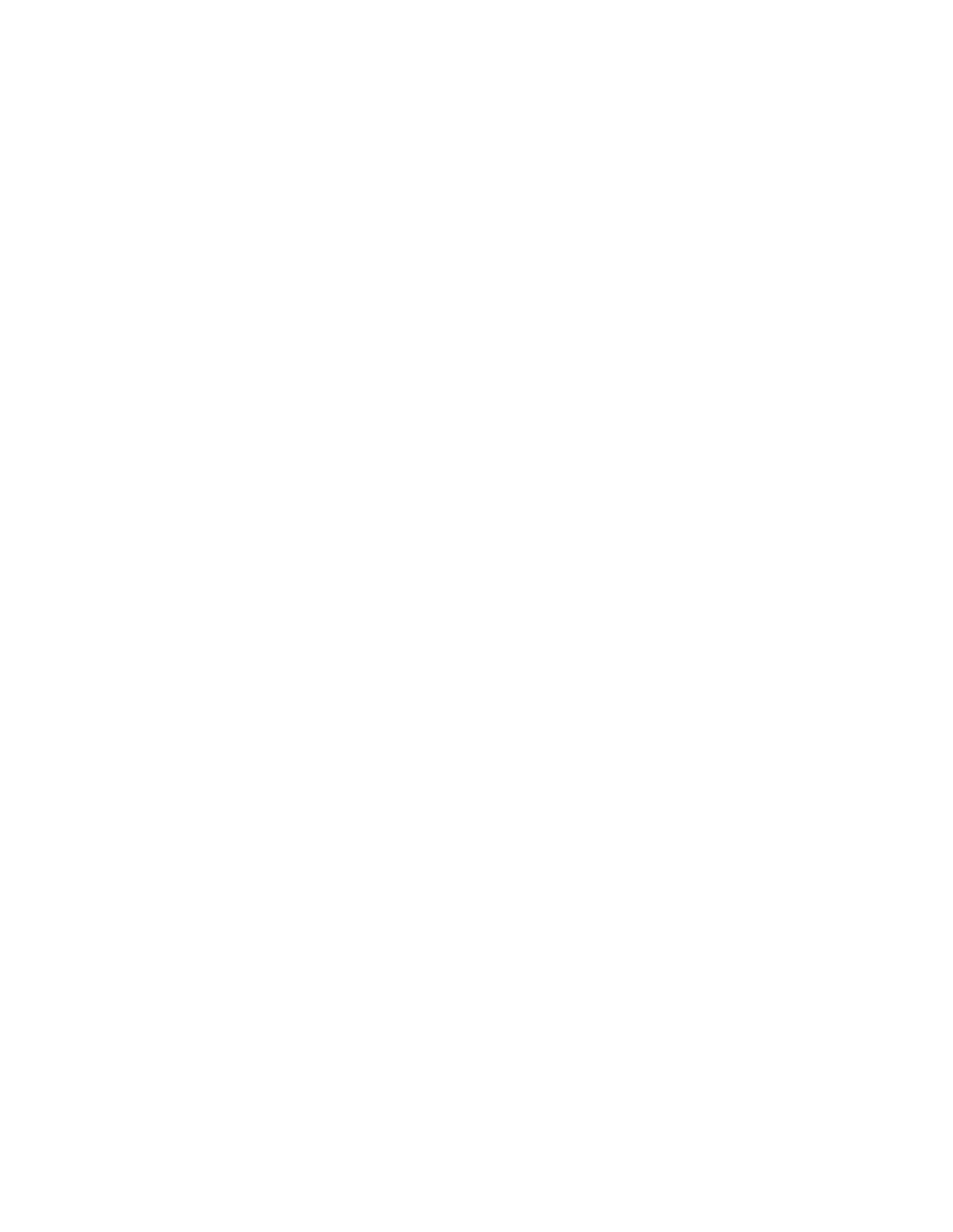

May 19, 2011

Madison, Wisconsin 53702

## **STATE OF WISCONSIN** Legislative Audit Bureau

22 East Mifflin Street, Suite 500 Madison, Wisconsin 53703  $(608)$  266-2818 Fax (608) 267-0410

www.legis.wisconsin.gov/lab

Toll-free hotline: 1-877-FRAUD-17

Janice Mueller **State Auditor** 

Senator Robert Cowles and Representative Samantha Kerkman, Co-chairpersons Joint Legislative Audit Committee State Capitol

Dear Senator Cowles and Representative Kerkman:

We have completed the third in a series of analyses of the overtime costs of state agencies, which for the first time also includes the University of Wisconsin System. Our analysis focuses on premium overtime, which is typically earned by employees who staff facilities with 24-hour operations or address emergency needs. Premium overtime is typically paid at 1.5 times the employee's hourly rate for hours in excess of 40 per week.

From 2006 to 2010, state agencies paid a total of \$297.5 million in premium overtime. After declining in 2009, premium overtime payments increased 2.5 percent in 2010. The Department of Corrections (DOC) and the Department of Health Services (DHS) continue to account for the largest share of overtime costs. Both agencies' overtime payments increased from 2009 to 2010, although they declined over the five-year period we reviewed.

DOC and DHS have increasingly used surplus positions to control overtime costs and address staffing needs. Surplus positions are intended to be temporary, and statutes authorize their use when "necessary to maintain adequate staffing levels for high turnover classifications, in anticipation of attrition, to fill positions for which recruitment is difficult." However, we are concerned that the increased use of surplus positions for purposes or periods that may not have been intended by the Legislature has had the effect of circumventing statutory controls on position authority, and that existing reporting mechanisms may not provide sufficient information for the exercise of legislative oversight.

We appreciate the courtesy and cooperation extended to us by staff of the Office of State Employment Relations, the Department of Administration, DOC, DHS, University of Wisconsin System Administration, and other agencies reviewed.

Sincerely,

Janiel Mueller

Janice Mueller State Auditor

JM/SH/ss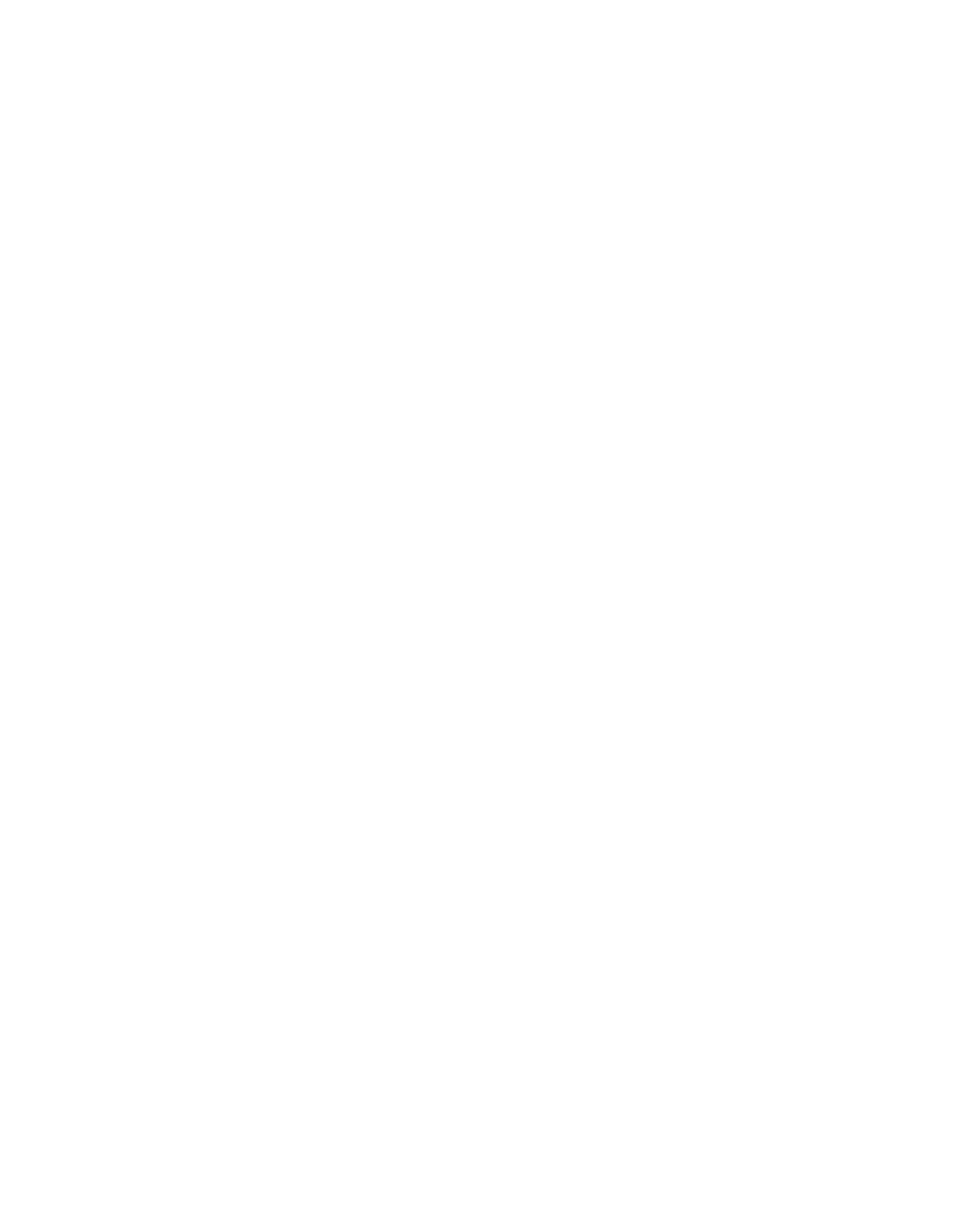## **OVERTIME IN STATE AGENCIES AND UW SYSTEM**

In 2010, state employees worked nearly 1.9 million hours of overtime for which they were typically paid at 1.5 times their regular hourly rates. Premium overtime hours increased from 2009 to 2010, when they were approximately equivalent to 900 full-time staff positions.

Agencies have varying operational needs that require employees to work in excess of 40 hours per week, and the State is required to follow federal laws such as the Fair Labor Standards Act (FLSA), under which certain employees must be compensated at premium rates or awarded compensatory time at the rate of 1.5 hours per hour of overtime in lieu of cash payment. Overtime is most common in state agencies with 24-hour operations and those that address emergency needs.

Until recently, protocols for assigning overtime hours were negotiated by the Office of State Employment Relations (OSER) in collective bargaining agreements with 19 bargaining units that represent approximately 38,100 state employees. In some cases, negotiations resulted in overtime provisions that exceeded FLSA requirements or governed how overtime could be assigned; for example, it has generally first been required to be offered to individuals with the most seniority, although forced overtime has first been required to be assigned to the most junior staff. The extent to which overtime protocols that were in effect during the period we reviewed may change in the future is not known, and in February 2011 the State notified most employee unions that existing contracts would not be extended beyond June 30, 2011.

To complete this review, we obtained overtime information recorded on the State's central payroll system from 2006 through 2010, as well as overtime data for the University of Wisconsin (UW) System, where certain classified staff and student employees are eligible to earn premium overtime. Our analysis excludes employees of the Legislature and the courts, who are paid through separate payroll systems or follow different personnel policies.

## **Premium Overtime Payments**

As shown in Table 1, state agencies and UW System made \$360.5 million in premium, regular, and holiday and other overtime payments from 2006 to 2010. Premium overtime represented 82.5 percent of all overtime payments during that five-year period. It should be noted that:

- with the exception of UW System, amounts shown as premium overtime exclude overtime payments to skilled craft workers such as plumbers and carpenters, for whom payment data are not readily available on the State's payroll system;
- **•** regular overtime is paid to some supervisory staff and other employees in nonrepresented classified positions, who earn it at their regular hourly rates for time in excess of 40 hours per week; and
- holiday and other overtime is paid at higher rates than regular hours and earned when employees work on holidays or at other times that qualify for a higher rate of pay.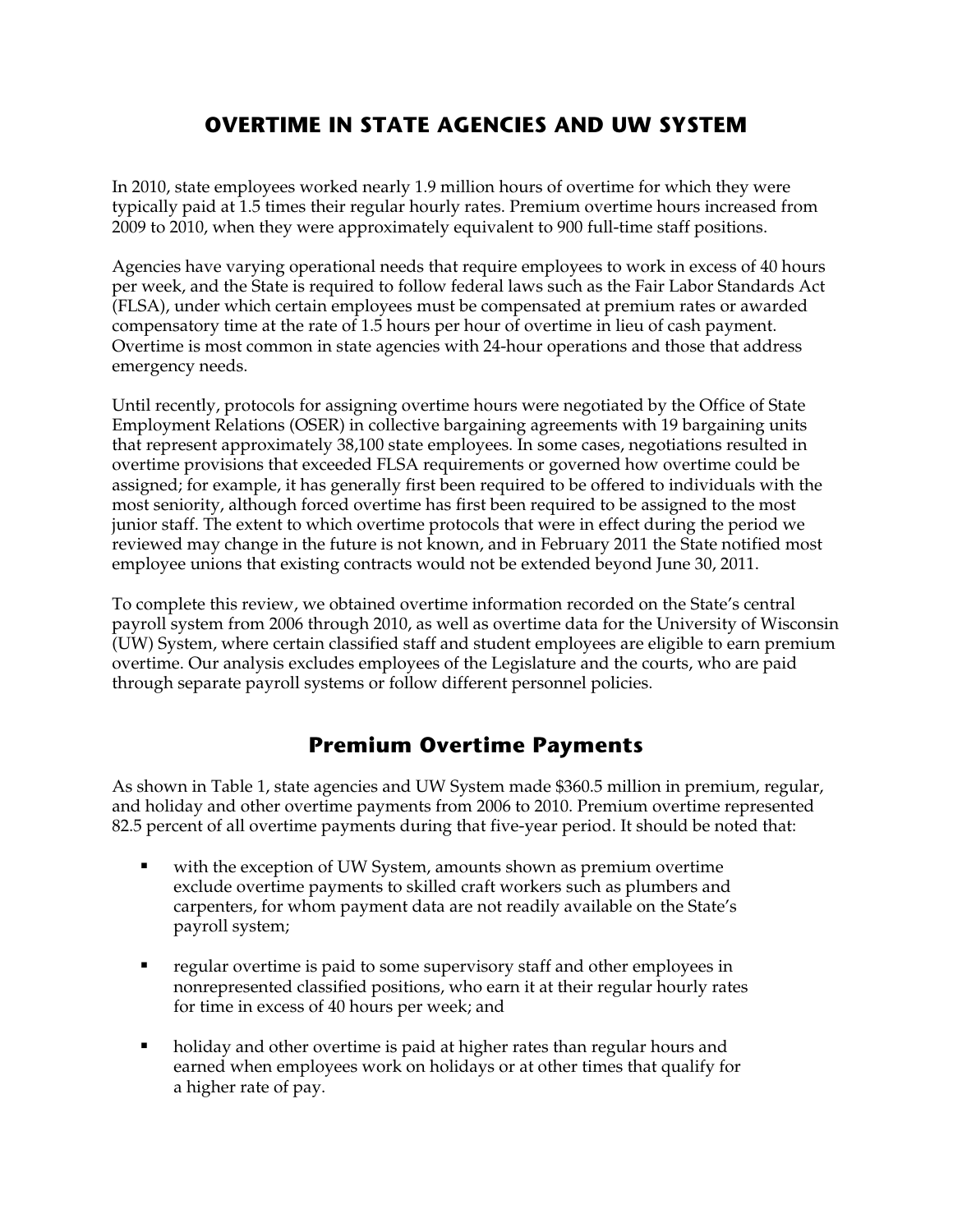| 2006   | 2007   | 2008     | 2009       | 2010   | Total   |
|--------|--------|----------|------------|--------|---------|
|        |        |          |            |        |         |
| \$61.5 | \$61.0 | \$62.2\$ | \$55.7     | \$57.1 | \$297.5 |
| 7.8    | 7.9    | 8.7      | 7.5        | 7.8    | 39.7    |
| 4.2    | 4.6    | 4.8      | 4.9        | 4.8    | 23.3    |
| \$73.5 | \$73.5 | \$75.7   | \$68.1     | \$69.7 | \$360.5 |
|        |        |          | . <b>.</b> |        |         |

#### **Overtime Payments by Category**  (in millions)

Premium and regular overtime costs were lower in 2009 than in 2008, although some of the difference can be attributed to the fact that 2008 contained 27 pay periods, while most years contain 26. The increase in overtime payments from 2009 to 2010 was affected at least in part by:

- 16 mandatory furlough days required of nearly all state employees in the 2009-11 biennium; and
- a 2.0 percent increase in salaries for represented employees, which took effect in June 2009.

Five state agencies accounted for 91.1 percent of premium overtime costs from 2006 through 2010. As shown in Table 2, four of those agencies' premium overtime costs declined in 2009, but premium overtime costs generally increased in 2010. Premium overtime costs are listed by agency in Appendix 1.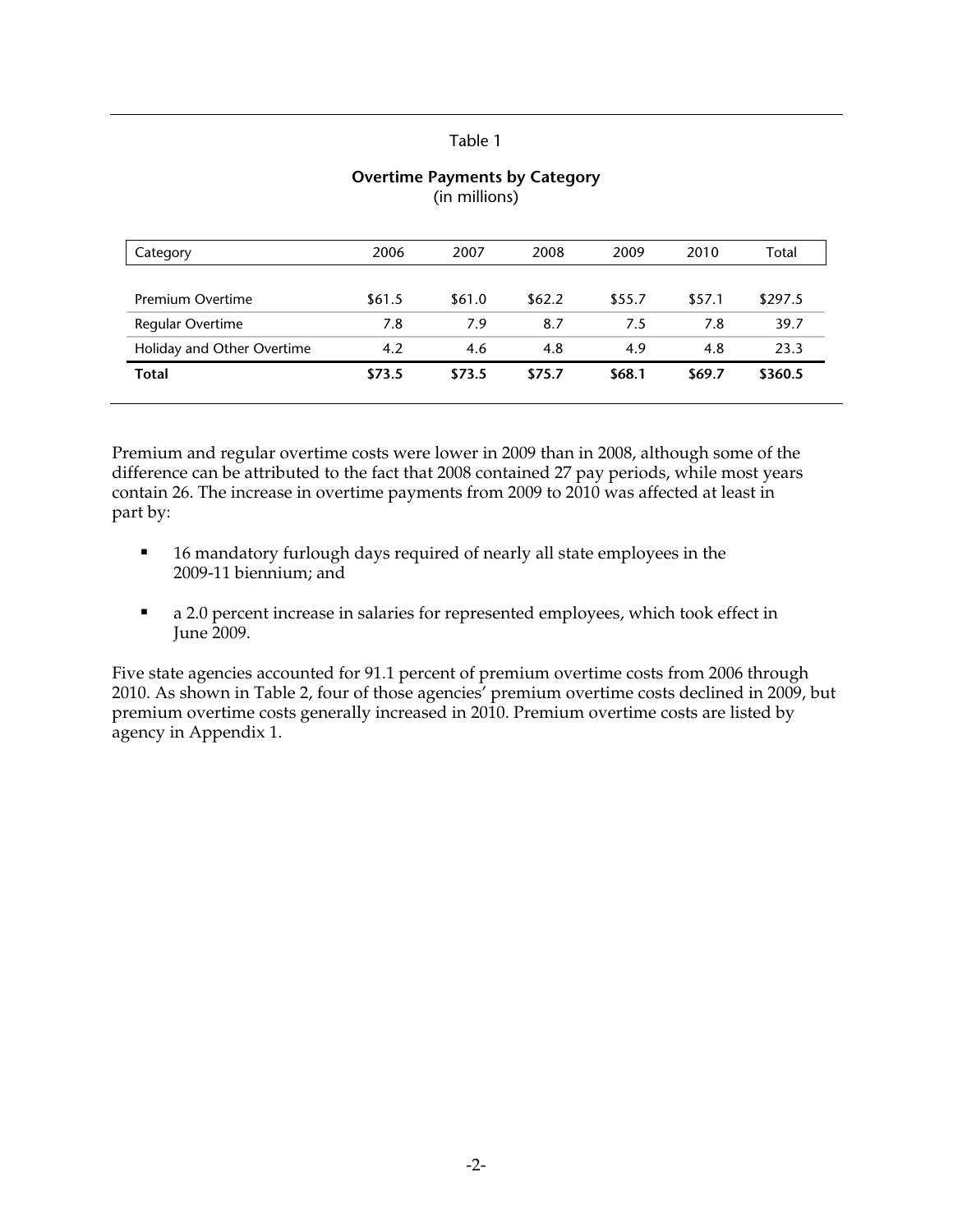| <b>DNR</b>                     | 1.8        | 1.9        | 2.1         | 2.2        | 2.4        | 10.4         |
|--------------------------------|------------|------------|-------------|------------|------------|--------------|
| <b>UW System</b><br><b>DOT</b> | 3.5        | 3.4        | 3.5         | 2.8        | 2.8        | 16.0         |
| <b>DHS</b>                     | 9.1<br>6.6 | 9.5<br>7.2 | 10.3<br>8.0 | 7.1<br>7.3 | 7.8<br>7.4 | 43.8<br>36.5 |
| DOC.                           | \$36.1     | \$34.7     | \$33.4      | \$29.8     | \$30.4     | \$164.4      |
| Agency                         | 2006       | 2007       | 2008        | 2009       | 2010       | Total        |

#### **Five Agencies Responsible for Most Premium Overtime Costs**  (in millions)

The Department of Corrections (DOC) was responsible for 55.3 percent of premium overtime costs during the five-year period we reviewed. DOC pays overtime primarily to correctional officers and sergeants who staff correctional institutions, as well as to probation and parole agents, youth counselors, and nursing staff. Appendix 2 summarizes its premium overtime costs by institution or program.

Most premium overtime costs incurred by the Department of Health Services (DHS) were related to nursing and other direct patient care provided by staff in seven facilities with 24-hour operations, including two mental health institutes, three centers for the developmentally disabled, the Wisconsin Resource Center, and the Sand Ridge Secure Treatment Center. Appendix 3 summarizes premium overtime costs by DHS facility.

Most premium overtime costs incurred by UW System were related to services provided at its 13 four-year and 13 two-year campuses by security and maintenance staff and skilled craft workers, including police officers, custodians, electricians, and steamfitters. State patrol troopers and inspectors employed by the Department of Transportation (DOT) and conservation wardens employed by the Department of Natural Resources (DNR) earned the majority of overtime payments attributed to these agencies while enforcing state laws and responding to emergency situations on state highways and state property. We note that overtime costs for law enforcement staff in state agencies are expected to increase because of increased Capitol security staffing in 2011.

As shown in Table 3, most premium overtime was earned by employees in ten position classifications, and correctional officers and sergeants employed in DOC and DHS facilities earned the largest share during the period we reviewed. Appendix 4 and Appendix 5 provide detail on hours worked by the ten employees in these position classifications who earned the most premium overtime in 2009 and 2010.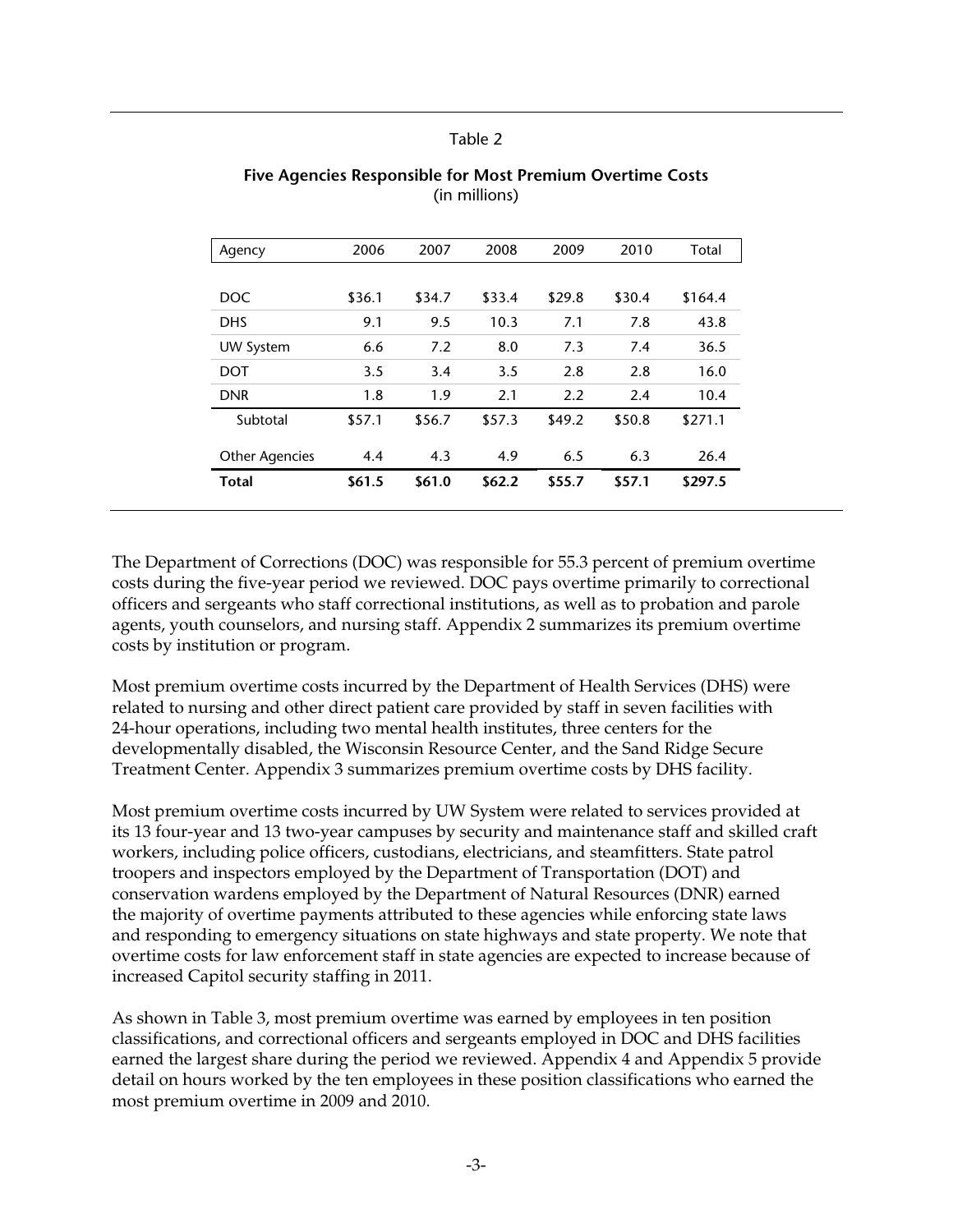| Classification                         | Agency                                                                               | 2006   | 2007   | 2008   | 2009   | 2010   |
|----------------------------------------|--------------------------------------------------------------------------------------|--------|--------|--------|--------|--------|
|                                        |                                                                                      |        |        |        |        |        |
| <b>Correctional Officer</b>            | DOC and DHS                                                                          | \$16.2 | \$15.1 | \$14.5 | \$13.2 | \$13.7 |
| Correctional Sergeant                  | DOC and DHS                                                                          | 12.8   | 12.2   | 11.6   | 10.7   | 11.3   |
| Resident Care Technician 2             | <b>DHS</b>                                                                           | 3.2    | 3.3    | 3.4    | 2.2    | 3.3    |
| Probation and Parole Agent C           | <b>DOC</b>                                                                           | 2.9    | 3.1    | 2.9    | 2.1    | 1.6    |
| Nurse Clinician 2                      | DOC, DHS,<br>Public Instruction,<br>Military Affairs, and<br><b>Veterans Affairs</b> | 2.3    | 2.5    | 2.5    | 1.9    | 1.6    |
| <b>Conservation Warden</b>             | <b>DNR</b>                                                                           | 0.9    | 0.9    | 0.9    | 1.2    | 1.4    |
| <b>State Patrol Trooper</b>            | DOT                                                                                  | 1.4    | 1.7    | 1.9    | 1.3    | 1.3    |
| Psychiatric Care Technician            | <b>DHS</b>                                                                           | 1.1    | 1.3    | 1.5    | 0.9    | 1.3    |
| <b>Youth Counselor</b>                 | <b>DOC</b>                                                                           | 1.4    | 1.2    | 1.5    | 1.3    | 1.0    |
| <b>Resident Care Technician 1</b>      | DHS.                                                                                 | 1.1    | 1.4    | 1.6    | 0.9    | 0.6    |
| <b>Total for These Classifications</b> |                                                                                      | \$43.3 | \$42.7 | \$42.3 | \$35.7 | \$37.1 |

#### **Premium Overtime Payments by Position Classification**  (in millions)

Premium overtime payments to conservation wardens increased in the past two years primarily because in April 2009 they began to earn premium overtime for all hours worked in excess of 40 per week. Under contracts in effect before that date, their first six hours of overtime per week had been paid at regular hourly rates. Conservation wardens' overtime hours generally coincide with peaks in the hunting and fishing seasons, but wardens also work overtime in other instances, such as to support other law enforcement agencies when suspect or victim searches occur in rural areas. We found that on average, conservation wardens worked 264 hours of overtime in 2009 and 248 hours in 2010, which is generally consistent with a DNR staffing plan that allocates up to 280 hours of premium overtime per conservation warden each year.

## **Surplus Positions**

During the course of our review, we noted that state agencies have increasingly relied on surplus positions to control their overtime costs and address staffing needs. Surplus positions are intended to be temporary, and s.  $16.50(3)(f)$ , Wis. Stats., authorizes their use when "necessary to maintain adequate staffing levels for high turnover classifications, in anticipation of attrition, to fill positions for which recruitment is difficult." Surplus positions are generally filled by individuals who are hired as permanent employees with the expectation that they will be transferred to vacant authorized positions after they are trained. No additional spending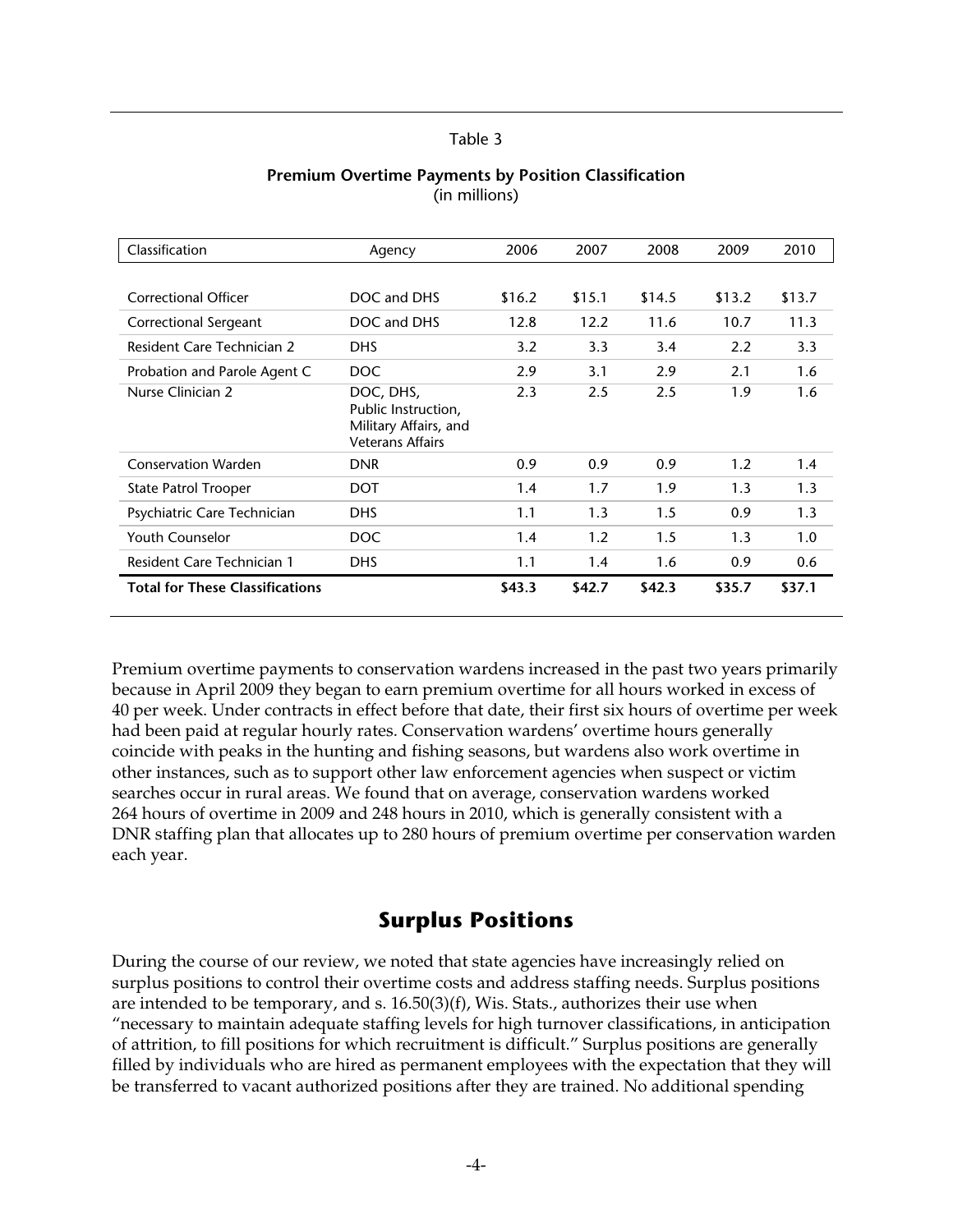authority accompanies surplus positions: they are expected to be funded with existing agency resources or savings generated by position vacancies.

Typically, state agencies request authorization for surplus positions from the Department of Administration (DOA) for a specified time period, and subsequent approvals are needed to extend this time period. Legislative approval is not required, although s. 16.50(3)(f), Wis. Stats., does require DOA to report quarterly to the Joint Committee on Finance on surplus positions created.

As shown in Table 4, the number of full-time equivalent (FTE) surplus positions in state agencies more than quadrupled from 2005 to 2009, then declined to 420.4 in June 2010. Some of the surplus positions were filled because of absences related to military, medical, or other employee leave, but most of the increase resulted from continuous recruitment of new staff to fill positions with high turnover. DHS and DOC have accounted for the majority of surplus positions during the period shown, and DHS alone accounted for 56.9 percent of the total in 2009 and 52.4 percent in 2010. The DHS positions were primarily patient care staff.

#### Table 4

| Total                 | 125.7 | 228.5 | 402.6 | 435.0 | 553.5  | 420.4 |
|-----------------------|-------|-------|-------|-------|--------|-------|
| <b>Other Agencies</b> | 35.8  | 81.6  | 67.0  | 63.0  | 45.0   | 37.9  |
| DOC.                  | 34.0  | 74.0  | 201.5 | 161.0 | 193.5  | 162.0 |
| <b>DHS</b>            | 55.9  | 729   | 134.1 | 211.0 | 31.5.0 | 220.5 |
|                       |       |       |       |       |        |       |
| Classification        | 2005  | 2006  | 2007  | 2008  | 2009   | 2010  |

#### **Surplus Positions in State Agencies1**

<sup>1</sup> Filled surplus positions in the last pay period of each fiscal year. UW System indicated that it does not hire new employees in surplus positions.

Source: Personnel Management Information System maintained by DOA

DHS began to rely more heavily on surplus positions for patient care staffing after federal inspectors identified deficiencies in staffing levels at the Winnebago Mental Health Institute and Southern Wisconsin Center in 2006, but it has also cited increasing overtime costs and an insufficient number of authorized positions as reasons for its increasing reliance on surplus positions. As shown in Table 5, most of its surplus positions were for resident care technicians, who provide help with personal hygiene and other care for individuals who are developmentally disabled or mentally ill, including feeding, lifting, and turning those with limited mobility.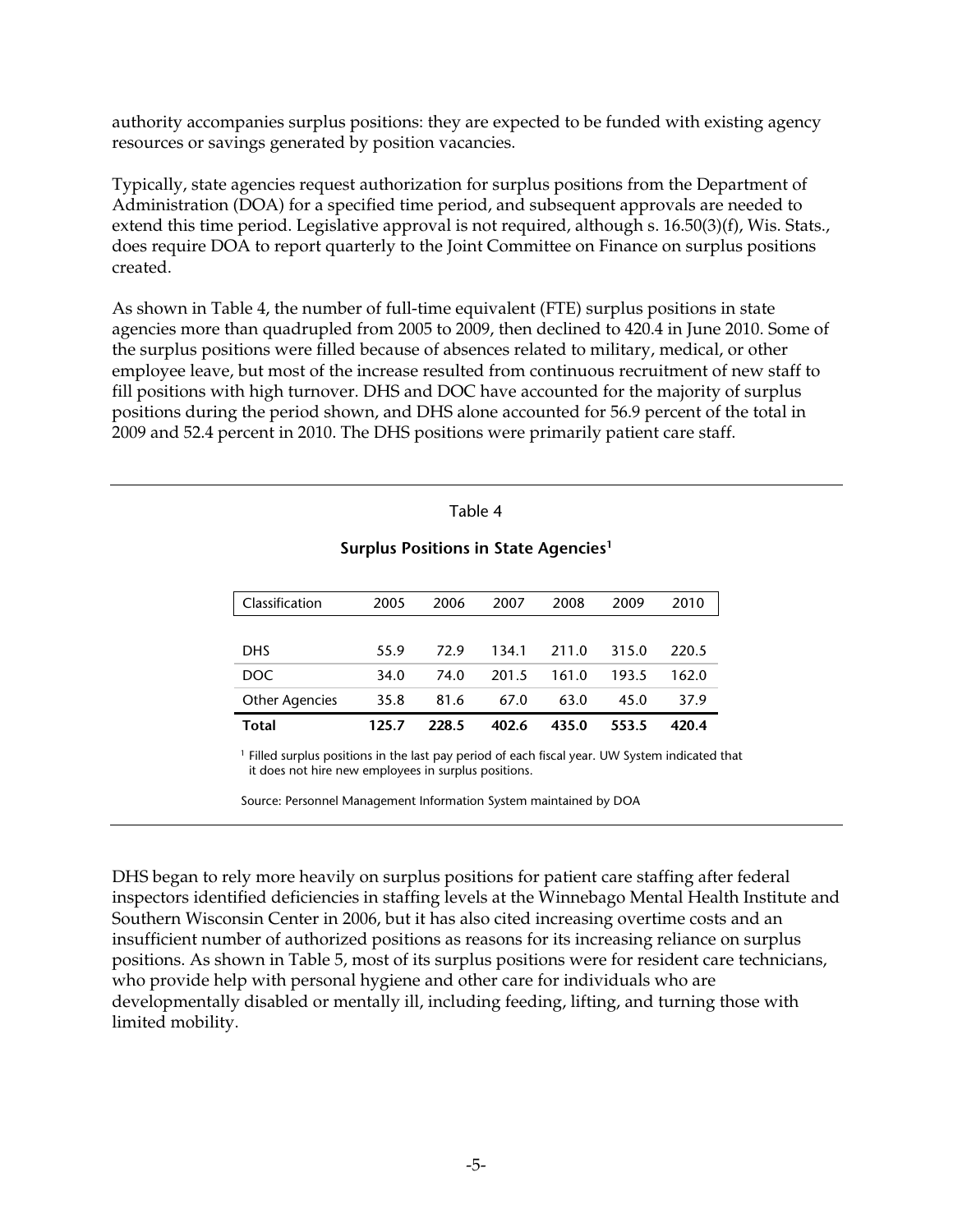| Classification              | 2005 | 2006 | 2007  | 2008  | 2009  | 2010  |  |
|-----------------------------|------|------|-------|-------|-------|-------|--|
|                             |      |      |       |       |       |       |  |
| Resident Care Technician    | 40.9 | 32.9 | 91.3  | 151.0 | 187.5 | 120.0 |  |
| Psychiatric Care Technician | 10.0 | 16.0 | 19.0  | 33.0  | 27.0  | 23.0  |  |
| Nurse Clinician             | 1.0  | 8.0  | 8.0   | 16.0  | 27.0  | 16.5  |  |
| All Other Staff             | 4.0  | 16.0 | 15.8  | 11.0  | 73.5  | 61.0  |  |
| Total                       | 55.9 | 72.9 | 134.1 | 211.0 | 315.0 | 220.5 |  |
|                             |      |      |       |       |       |       |  |

#### **DHS Surplus Positions**<sup>1</sup>

 $<sup>1</sup>$  Filled surplus positions in the last pay period of each fiscal year.</sup>

Source: Personnel Management Information System maintained by DOA

We found that DHS has reduced overtime by using surplus positions in understaffed patient care units and in "float pools" of staff who work wherever they are needed on any particular day in response to unanticipated absences or increased patient needs. For example, DHS reported that when 65.5 surplus positions at Mendota Mental Health Institute were assigned to float pools in 2009, forced overtime declined 91.0 percent compared to the prior year, or by 1,265 shifts.

Similarly, DOC maintains necessary staffing levels by routinely hiring correctional officers in surplus positions and then transferring them to vacant authorized positions after a two-month training period. In 2007, DOC also hired 60 correctional officers in surplus positions specifically to address increasing overtime costs. Twenty-five of those positions were assigned to a pilot program that DOC reports has reduced overtime hours at the Fox Lake Correctional Institution by 27.4 percent over a two-year period. DOC has since replaced all of these surplus positions with authorized positions.

### **Surplus Positions and Position Authority**

We are concerned that agencies' increasing reliance on surplus positions to address overtime costs may have limited the Legislature's awareness of their staffing levels and circumvented its oversight authority under s. 16.505, Wis. Stats., which with limited exceptions restricts the granting of position authority to laws enacted by the Legislature and actions of the Joint Committee on Finance under s. 13.10, Wis. Stats. For example, DHS has begun to employ more resident care technicians in surplus positions than it has vacancies for authorized permanent positions, as shown in Table 6. Fewer surplus positions were filled in 2010 because of declines in the patient population at several facilities.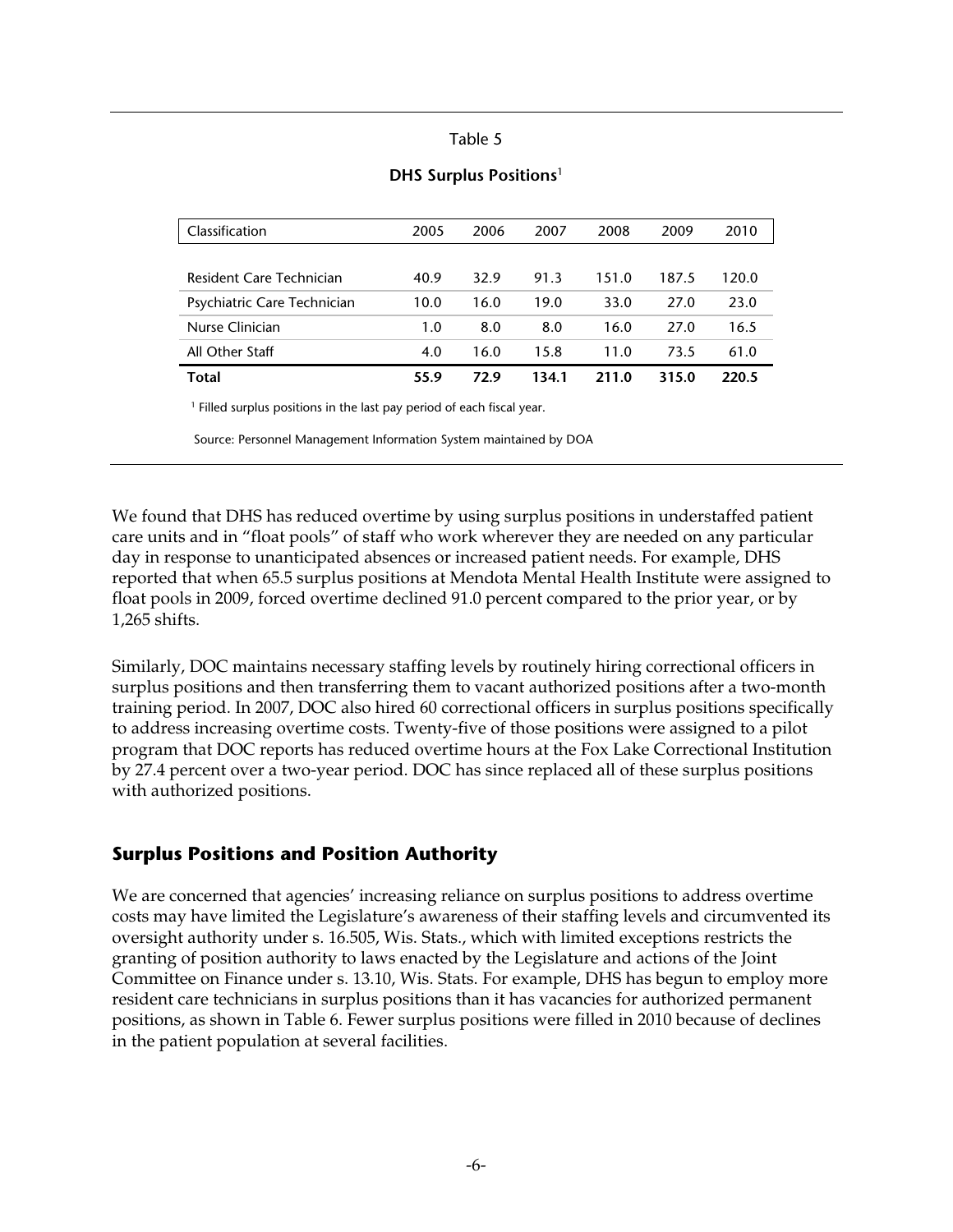|              | Filled         | Vacant     | Filled    | Excess    |
|--------------|----------------|------------|-----------|-----------|
|              | Authorized     | Authorized | Surplus   | Surplus   |
| Year         | Positions      | Positions  | Positions | Positions |
|              |                |            |           |           |
|              |                |            |           |           |
| 2005         | 1,052.3        | 263.8      | 40.9      |           |
| 2006         | 992.4          | 127.2      | 32.9      |           |
|              |                |            |           |           |
| 2007         | 959.8          | 141.5      | 91.3      |           |
|              |                |            |           |           |
|              |                | 85.6       | 151.0     | 65.4      |
|              |                |            |           |           |
|              |                |            |           |           |
| 2010         | 958.9          | 72.1       | 120.0     | 47.9      |
| 2008<br>2009 | 975.9<br>961.5 | 97.0       | 187.5     | 90.5      |

#### **DHS Resident Care Technician Positions**<sup>1</sup>

 $<sup>1</sup>$  Positions in the last pay period of each fiscal year. Position authority</sup> declined during the period shown because of efforts to move patients from centers for the developmentally disabled to community placements.

Source: Personnel Management Information System maintained by DOA

Moreover, DHS employees have remained in surplus positions for longer than is consistent with the temporary purpose of those positions. For example, 24.0 percent of resident care technicians in surplus positions remained in surplus positions for nearly all of fiscal year (FY) 2008-09, and 72.5 percent remained in surplus positions for at least six months of that year.

In four of the past six years, DOC has also employed more correctional officers in surplus positions than it has vacancies for authorized permanent positions, as shown in Table 7. Moreover, the average time that correctional officers spent in surplus positions increased from 30 days in June 2005 to 260 days in June 2009.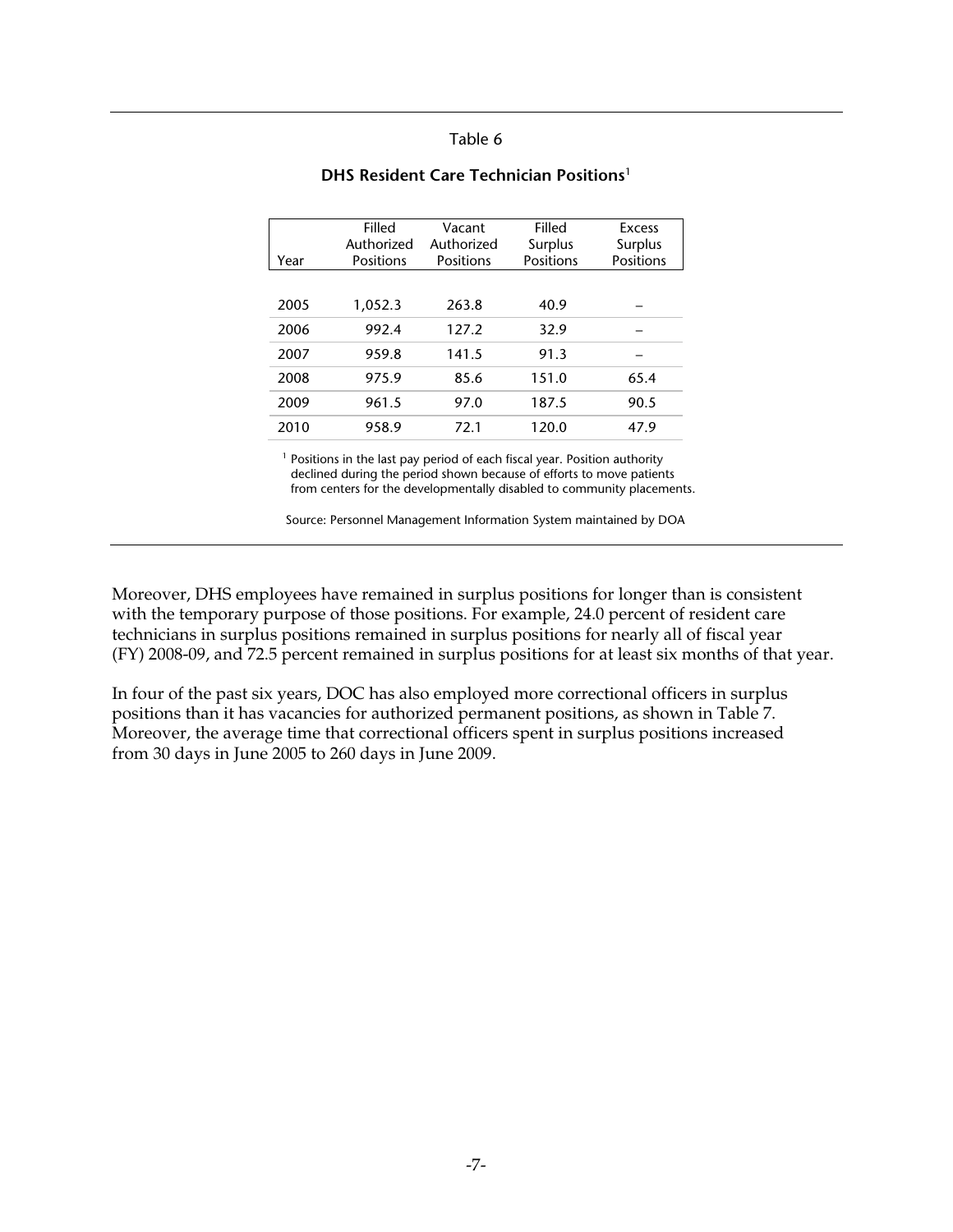|      | Filled     | Vacant     | Filled    | Excess    |
|------|------------|------------|-----------|-----------|
|      | Authorized | Authorized | Surplus   | Surplus   |
| Year | Positions  | Positions  | Positions | Positions |
|      |            |            |           |           |
| 2005 | 2,759.0    | 140.0      | 5.0       |           |
|      |            |            |           |           |
| 2006 | 2,802.0    | 91.0       | 32.0      |           |
|      |            |            |           |           |
| 2007 | 2,822.0    | 68.0       | 135.0     | 67.0      |
| 2008 | 2,883.0    | 57.0       | 102.0     | 45.0      |
| 2009 | 2,910.0    | 29.0       | 107.0     | 78.0      |
| 2010 | 2,980.0    | 34.5       | 67.0      | 32.5      |
|      |            |            |           |           |

#### **DOC Correctional Officer Positions**<sup>1</sup>

<sup>1</sup> Positions in the last pay period of the fiscal year.

Source: Personnel Management Information System maintained by DOA

Finally, during the period we reviewed, DHS used surplus positions for administrative staffing that is not related to direct patient care, including positions in the division that manages BadgerCare Plus programs. For example:

- in 2008, DHS hired 8.0 FTE employees in surplus positions to perform training and quality assurance activities related to income maintenance programs that had previously been performed by contractors;
- in early 2009, DHS hired 26.5 FTE employees in surplus positions to process BadgerCare Plus applications in Milwaukee County and assist with workload increases associated with the State's takeover of Milwaukee County's administration of several public assistance programs; and
- in 2009, DHS also hired 17.0 FTE supervisory staff in surplus positions to address oversight and workload demands associated with the expansion of BadgerCare Plus programs.

These administrative surplus positions were generally filled for longer than one year, and we identified one administrative employee who held a surplus position for more than two years. DHS has begun transferring administrative employees in surplus positions to vacant authorized positions, including 16.0 FTE positions authorized under 2009 Wisconsin Act 28 to address workload increases with the State's takeover of Milwaukee County's administration of several public assistance programs. However, 27 administrative employees remained in surplus positions as of December 31, 2010.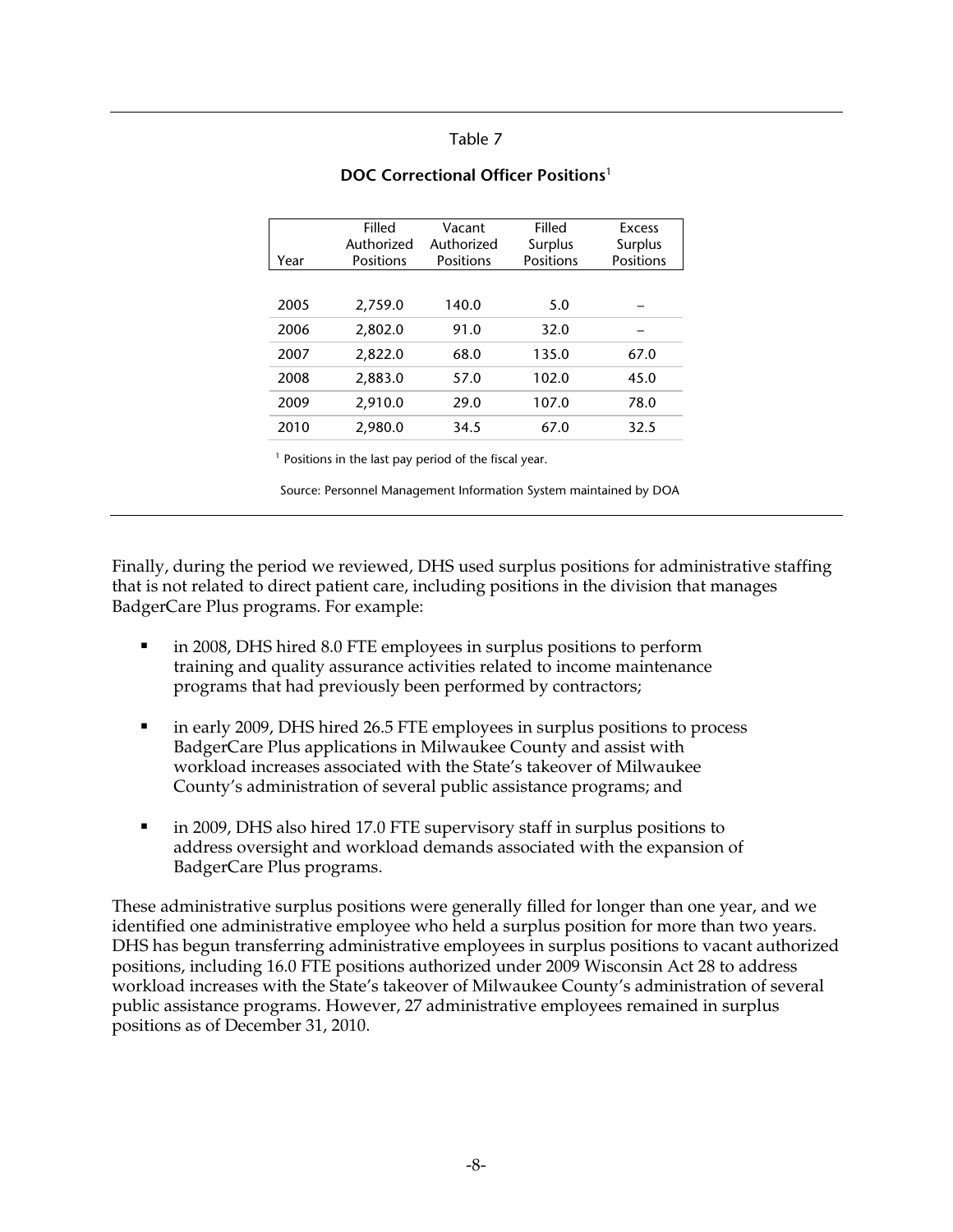### **Surplus Position Costs**

If surplus positions are used as intended—that is, they are filled on a temporary basis and funded with existing agency resources or savings generated by position vacancies—they do not increase agencies' salary and fringe benefit costs and may help to reduce staffing costs by controlling overtime spending. However, the increased use of surplus positions in both DHS and DOC has had the negative effect of increasing expenditures in other budget categories. For example:

- DOC spent approximately \$5.2 million in FY 2008-09 and again in FY 2009-10 on surplus positions that were funded with general program revenue (GPR) and program revenue from penalty surcharges on court fines and forfeitures, which statutes permit to be used for correctional officer training.
- DHS estimates having spent \$11.3 million in FY 2008-09 and \$10.9 million in FY 2009-10 on surplus positions that were funded in part with federal Medicare and Medical Assistance reimbursements and charges paid by counties and private insurers. We note that daily patient rates at the mental health institutes operated by DHS have increased approximately 25.0 percent since September 2008.

DHS has also funded surplus positions with supplements from the State's compensation reserve, which is intended to address negotiated wage increases or fringe benefits costs that exceed budgeted amounts. Salary supplements are approved by the Joint Committee on Finance under a 14-day passive review process; DOA determines the maximum amounts available, and agencies typically are permitted to request up to this amount and may allocate the supplemental funding across appropriations. In FY 2008-09, DHS was allocated a \$1.7 million GPR salary supplement for costs associated with wage increases for its mental health institute employees, and a \$900,000 fringe benefit supplement. In addition, \$1.9 million in supplemental funding through compensation reserve allocations from other DHS appropriations was made available for the two mental health institutes, for total GPR supplements of \$4.5 million, a portion of which assisted DHS in funding its surplus positions.

Both DHS and DOC will continue to face challenges in containing salary and overtime costs in future years and, based on current budget proposals for the 2011-13 biennium, compensation reserve funding may not be available to fully address salary and fringe benefit funding shortfalls, as has occurred in the past.

## **Future Considerations**

In recent years the Governor and the Legislature have sought to minimize permanent staffing levels in state agencies. Nevertheless, some additional positions have been authorized to help address overtime growth. For example:

 DOC was authorized 50.0 additional FTE correctional officer positions in 2007 Wisconsin Act 20, the 2007-09 Biennial Budget Act;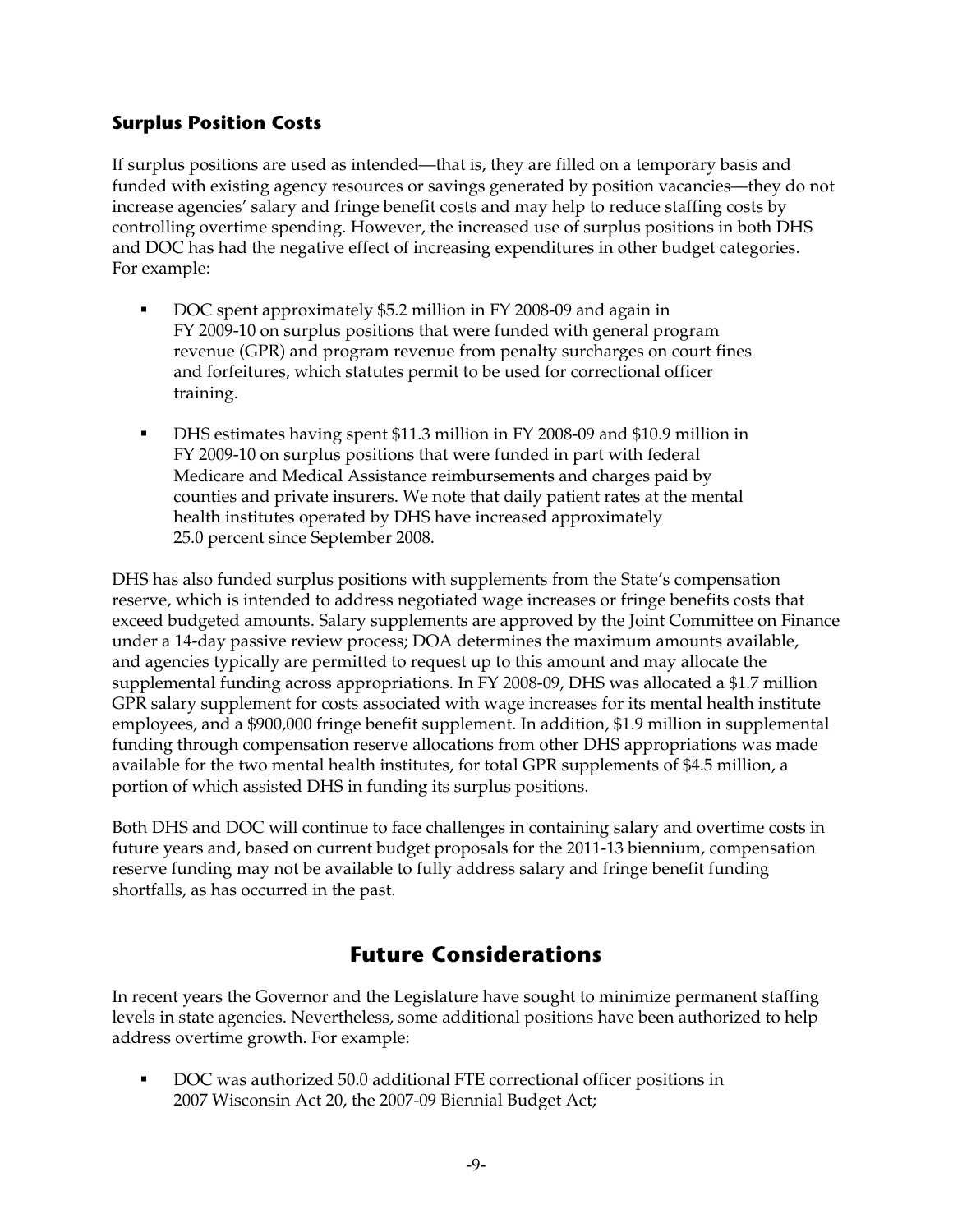- DOC was authorized 65.0 additional FTE correctional officer positions in 2009 Wisconsin Act 28, the 2009-11 Biennial Budget Act; and
- DHS was authorized 36.5 additional FTE patient care positions in 2009 Wisconsin Act 28.

In the future, the Legislature may be reluctant to authorize additional positions in an effort to control costs. For example, with the exception of a technical request to restore more than 100 FTE positions at Southern Wisconsin Center, Senate Bill 27 and Assembly Bill 40, companion bills for the 2011-13 biennial budget, authorize no additional staffing for DHS or DOC facilities. However, unless additional permanent positions are authorized or other options are pursued, agencies responsible for patient care, corrections, and emergency and law enforcement activities will continue to be challenged in managing overtime costs while adequately staffing 24-hour facilities or otherwise addressing the health and safety needs of patients, employees, inmates, and the public. Their reliance on surplus positions and overtime is therefore likely to continue.

### ; **Recommendation**

*We recommend continued monitoring by state agencies to ensure overtime costs are adequately managed.* 

The Legislature may also wish to consider clarifying the appropriate use of surplus positions in statute by, for example, limiting the number that may be created or specifying for how long they may be filled. In addition, the quarterly reports required under s. 16.50(3)(f), Wis. Stats., which DOA prepares for the Joint Committee on Finance, currently identify only changes in the number of surplus positions state agencies have created, not base amounts. The Legislature may therefore wish to consider statutory changes that would require the Department of Administration to provide more meaningful quarterly reporting to increase transparency and Legislative oversight of surplus position use.

. . . .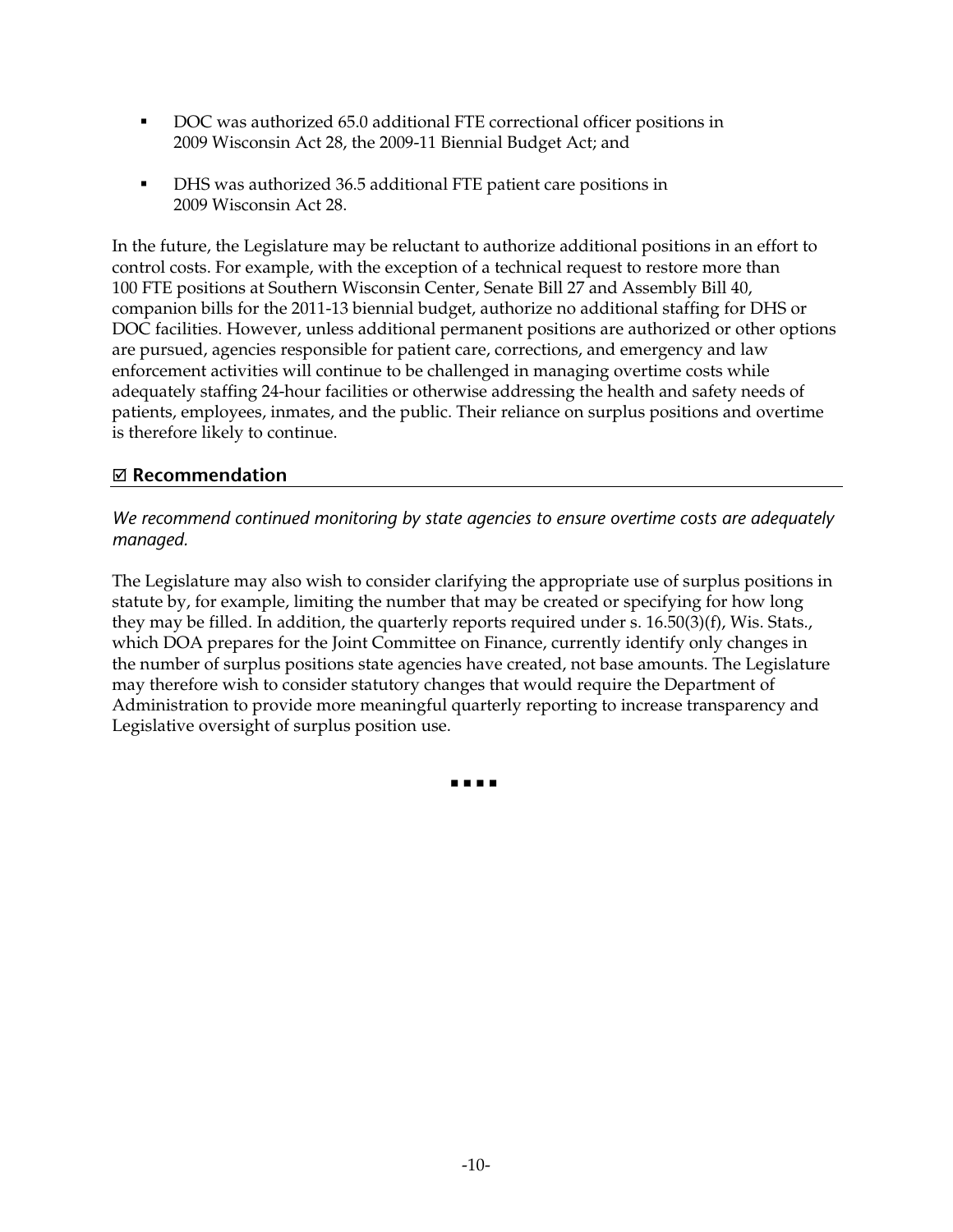## **Premium Overtime Costs by Agency**

| Agency                                           | 2006          | 2007         | 2008                     | 2009          | 2010                     |
|--------------------------------------------------|---------------|--------------|--------------------------|---------------|--------------------------|
|                                                  |               |              |                          |               |                          |
| Administration                                   | 504,600<br>\$ | 439,800<br>S | 462,100<br>S             | 373,500<br>\$ | 385,000<br>\$            |
| Agriculture, Trade and Consumer Protection       | 124,300       | 199,700      | 169,600                  | 171,500       | 224,400                  |
| Arts Board                                       |               | 400          | 200                      | 400           |                          |
| Board of Commissioner of Public Lands            |               | 800          | 100                      | 300           | 300                      |
| Board on Aging and Long Term Care                | 100           | 100          | 400                      | 1,300         | 200                      |
| Board for People with Developmental Disabilities |               |              | 400                      |               |                          |
| <b>Children and Families</b>                     |               |              | 2,000                    | 30,600        | 61,700                   |
| Commerce                                         | 51,000        | 52,200       | 41,500                   | 8,800         | 8,800                    |
| Commissioner of Insurance                        | 100           | 600          | 900                      | 100           | 600                      |
| Corrections                                      | 36,106,500    | 34,692,200   | 33,477,600               | 29,787,500    | 30,365,900               |
| <b>Educational Communication Board</b>           | 104,400       | 78,600       | 79,900                   | 39,900        | 20,600                   |
| <b>Elections Board</b>                           | 69,200        | 12,000       | 500                      |               | $\overline{\phantom{0}}$ |
| <b>Employee Trust Funds</b>                      | 38,600        | 12,900       | 23,300                   | 11,200        | 10,700                   |
| <b>Financial Institutions</b>                    | 6,800         | 5,700        | 3,700                    | 3,800         | 4,000                    |
| Government Accountability Board                  |               |              | 19,700                   | 600           | 1,100                    |
| Governor's Office                                | 800           | 900          | 500                      | 800           | 200                      |
| <b>Health Services</b>                           | 9,039,000     | 9,515,900    | 10,270,200               | 7,141,500     | 7,837,800                |
| Higher Educational Aids Board                    |               |              |                          |               | 300                      |
| <b>Historical Society</b>                        | 25,800        | 48,400       | 33,000                   | 30,900        | 15,500                   |
| <b>Investment Board</b>                          |               | 1,800        | $\overline{\phantom{0}}$ |               | $\overline{\phantom{0}}$ |
| Justice                                          | 110,600       | 74,800       | 101,100                  | 92,600        | 358,600                  |
| Lieutenant Governor's Office                     | 1,100         |              |                          |               |                          |
| Military Affairs                                 | 216,600       | 302,200      | 421,400                  | 493,000       | 466,000                  |
| <b>Natural Resources</b>                         | 1,832,000     | 1,875,100    | 2,067,700                | 2,217,900     | 2,368,100                |
| Office of Employment Relations                   | 1,500         | 1,900        | 1,200                    | 400           | 1,400                    |
| Public Defender Board                            | 82,000        | 93,300       | 85,200                   | 48,700        | 40,000                   |
| Public Instruction                               | 241,700       | 237,800      | 211,600                  | 201,600       | 195,700                  |
| <b>Public Service Commission</b>                 | 300           | 300          |                          | 200           | 500                      |
| Regulation and Licensing                         | 1,800         | 8,400        | 10,100                   | 14,500        | 14,800                   |
| Revenue                                          | 34,100        | 88,200       | 15,400                   | 32,900        | 25,300                   |
| Secretary of State                               | 400           |              |                          |               |                          |
| State Fair Park                                  | 306,100       | 358,300      | 348,500                  | 299,600       | 322,500                  |
| <b>State Treasurer</b>                           | 800           | 3,700        | 3,000                    | 6,100         | 5,000                    |
| Tourism                                          | 1,800         | 4,700        | 4,000                    | 4,000         | 3,200                    |
| Transportation                                   | 3,489,700     | 3,415,300    | 3,563,600                | 2,780,500     | 2,838,800                |
| University of Wisconsin System                   | 6,629,800     | 7,220,500    | 7,979,000                | 7,317,900     | 7,368,600                |
| <b>Veterans Affairs</b>                          | 1,539,100     | 1,526,800    | 1,885,500                | 1,996,800     | 1,407,300                |
| Workforce Development                            | 872,800       | 748,700      | 978,600                  | 2,632,700     | 2,732,800                |
| <b>Total</b>                                     | \$61,433,400  | \$61,022,000 | \$62,261,500             | \$55,742,100  | \$57,085,600             |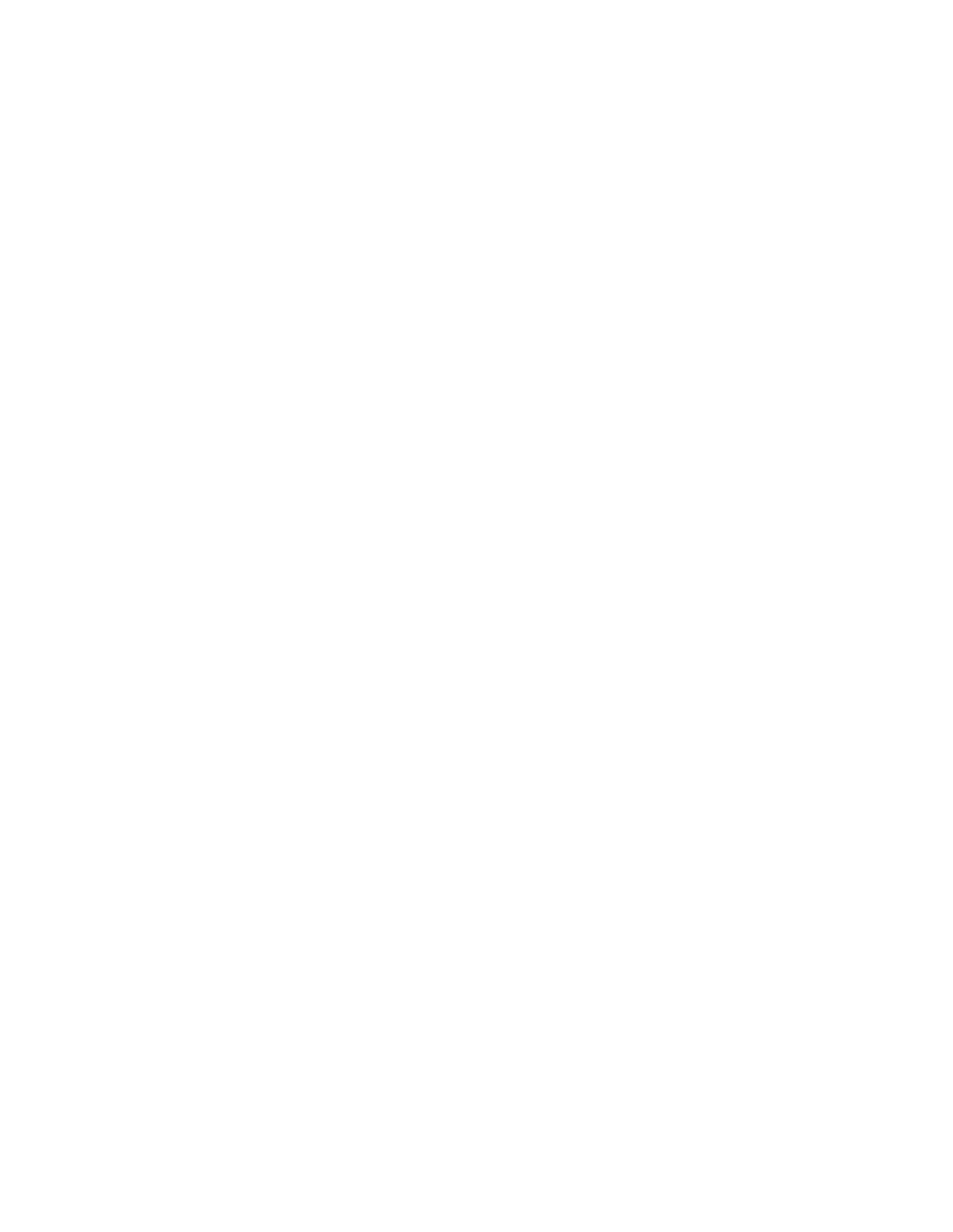## **Department of Corrections Premium Overtime Costs**

By Institution

| Institution                                     | 2006         | 2007         | 2008         | 2009         | 2010         |
|-------------------------------------------------|--------------|--------------|--------------|--------------|--------------|
|                                                 |              |              |              |              |              |
| <b>Community Corrections</b>                    | \$3,501,200  | \$3,793,800  | \$3,538,700  | \$2,605,100  | \$2,148,200  |
| Dodge Correctional Institution                  | 2,905,700    | 2,750,500    | 2,457,700    | 2,360,300    | 2,139,800    |
| Racine Correctional Institution                 | 2,066,300    | 2,000,500    | 1,901,000    | 1,807,300    | 1,891,400    |
| Oakhill Correctional Institution                | 2,346,600    | 2,100,300    | 1,896,000    | 2,048,000    | 1,860,700    |
| Oshkosh Correctional Institution                | 1,655,500    | 1,438,300    | 1,578,300    | 1,155,500    | 1,576,600    |
| Waupun Correctional Institution                 | 1,939,500    | 2,102,000    | 1,903,000    | 1,621,700    | 1,554,000    |
| Taycheedah Correctional Institution             | 1,943,400    | 1,883,500    | 1,969,100    | 1,796,400    | 1,512,900    |
| Green Bay Correctional Institution              | 1,838,400    | 2,010,600    | 1,728,200    | 1,525,200    | 1,468,800    |
| Kettle Moraine Correctional Institution         | 1,990,300    | 1,760,000    | 1,427,100    | 1,373,400    | 1,408,200    |
| Fox Lake Correctional Institution               | 1,714,000    | 1,408,900    | 896,100      | 964,500      | 1,403,000    |
| <b>Stanley Correctional Institution</b>         | 1,746,900    | 1,449,200    | 1,265,100    | 1,030,700    | 1,372,800    |
| Columbia Correctional Institution               | 2,075,200    | 1,578,300    | 1,363,700    | 1,265,700    | 1,335,100    |
| Milwaukee Secure Detention Facility             | 1,734,300    | 1,762,400    | 1,488,100    | 1,136,200    | 1,291,900    |
| Center System                                   | 1,330,700    | 1,487,800    | 1,465,700    | 1,214,900    | 1,279,900    |
| Redgranite Correctional Institution             | 1,132,200    | 842,200      | 782,700      | 847,200      | 1,006,500    |
| New Lisbon Correctional Institution             | 990,600      | 869,500      | 928,200      | 1,092,700    | 903,400      |
| Jackson Correctional Institution                | 834,100      | 842,000      | 1,127,400    | 890,100      | 842,400      |
| Prairie du Chien Correctional Institution       | 528,500      | 409,700      | 546,800      | 676,200      | 648,900      |
| Racine Youthful Offenders Correctional Facility | 1,036,100    | 883,300      | 979,500      | 628,200      | 634,300      |
| Lincoln Hills School                            | 635,700      | 655,400      | 854,400      | 730,000      | 601,900      |
| Wisconsin Secure Program Facility               | 376,000      | 526,000      | 603,900      | 560,100      | 596,500      |
| Ethan Allen School                              | 949,000      | 675,200      | 750,700      | 602,000      | 561,400      |
| Wisconsin Resource Center                       |              | 346,600      | 487,300      | 433,200      | 495,100      |
| Chippewa Valley Correctional Institution        |              | 58,400       | 264,700      | 272,800      | 418,100      |
| Southern Oaks School                            | 341,900      | 384,600      | 476,900      | 446,500      | 326,300      |
| Central Staff                                   | 494,400      | 673,200      | 797,300      | 703,600      | 1,087,800    |
| <b>Total</b>                                    | \$36,106,500 | \$34,692,200 | \$33,477,600 | \$29,787,500 | \$30,365,900 |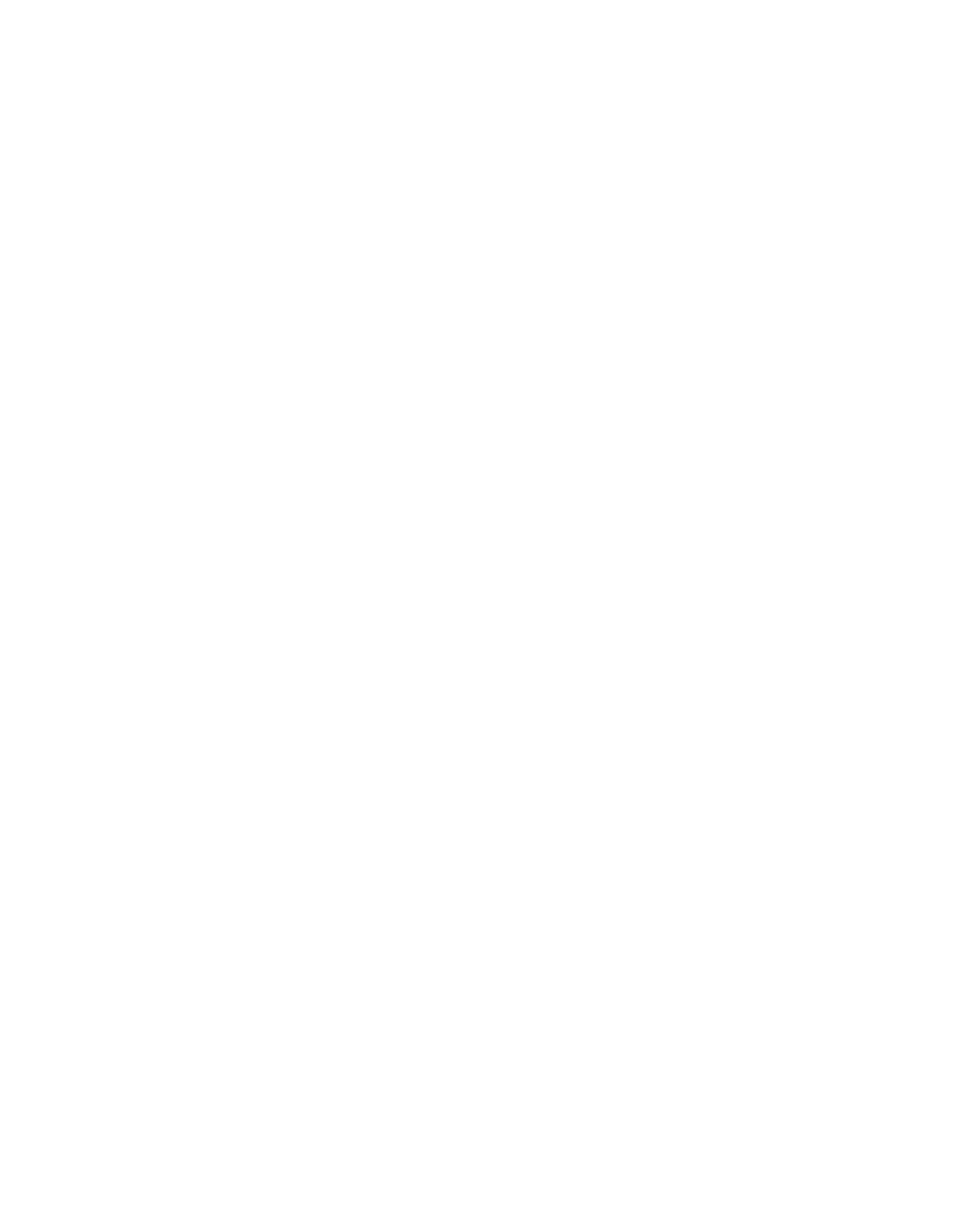## **Department of Health Services Premium Overtime Costs**

By Facility

| Facility                           | 2006        | 2007        | 2008         | 2009        | 2010        |
|------------------------------------|-------------|-------------|--------------|-------------|-------------|
|                                    |             |             |              |             |             |
| <b>Central Wisconsin Center</b>    | \$1,933,200 | \$1,744,100 | \$1,504,600  | \$1,138,700 | \$1,872,100 |
| Mendota Mental Health Institute    | 2,462,300   | 2,850,400   | 3,642,000    | 2,214,000   | 1,495,500   |
| Southern Wisconsin Center          | 1,574,000   | 2,030,000   | 2,044,500    | 1,074,900   | 1,381,400   |
| Winnebago Mental Health Institute  | 1,498,700   | 1,643,600   | 1,469,200    | 1,027,900   | 1,001,300   |
| Northern Wisconsin Center          | 211,200     | 207,900     | 306,500      | 189,100     | 577,000     |
| Sand Ridge Secure Treatment Center | 642,500     | 383,000     | 546,300      | 428,500     | 499,500     |
| Wisconsin Resource Center          | 270,500     | 451,100     | 404,300      | 366,700     | 421,500     |
| Central Staff                      | 446,600     | 205,800     | 352,800      | 701,700     | 589,500     |
| <b>Total</b>                       | \$9,039,000 | \$9,515,900 | \$10,270,200 | \$7,141,500 | \$7,837,800 |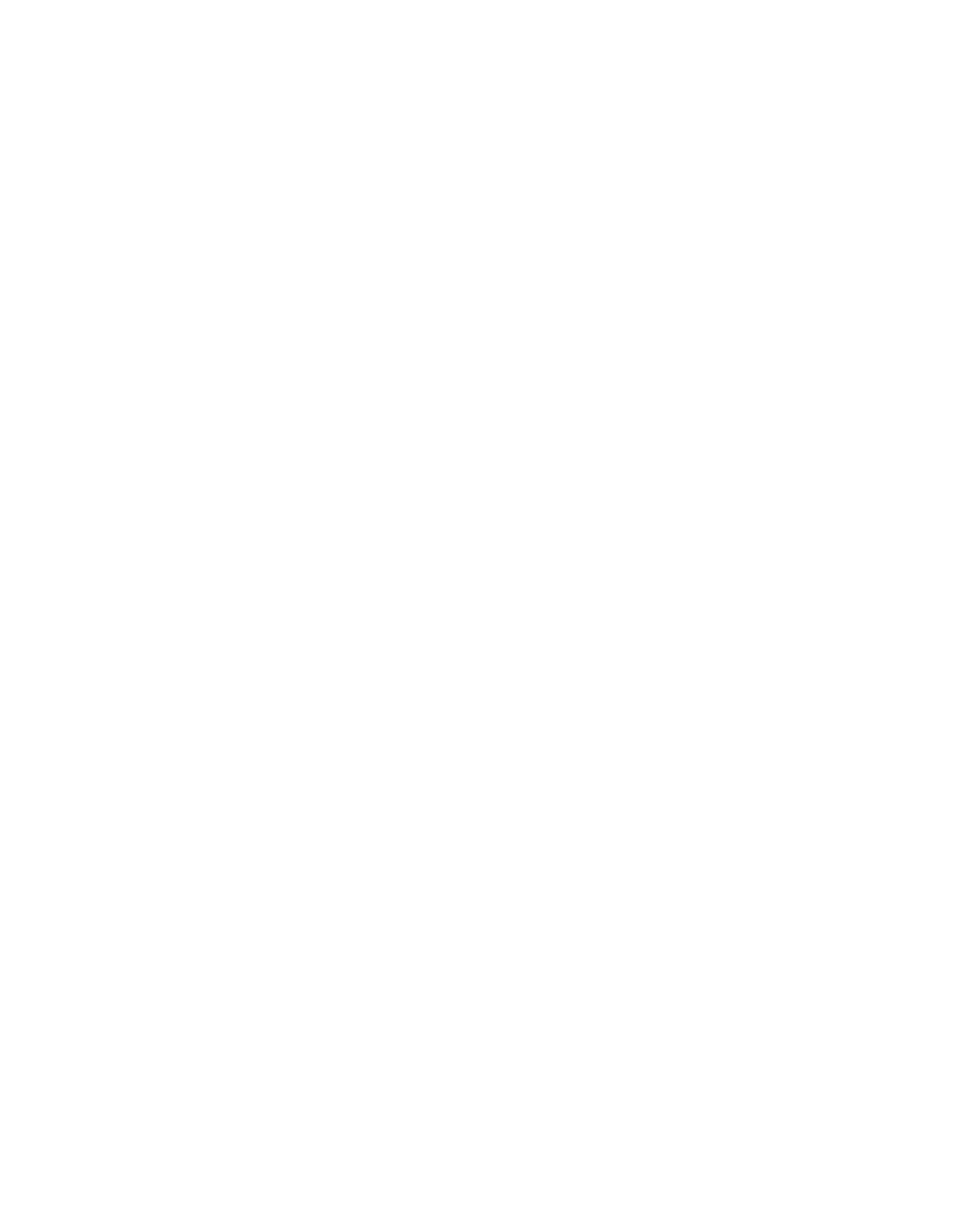## **Employees with Highest Premium Overtime Earnings in 2009**

As of December 2009

|                                |            |                                         |                          | Premium<br>Overtime | Premium<br>Overtime |
|--------------------------------|------------|-----------------------------------------|--------------------------|---------------------|---------------------|
| <b>Position Classification</b> | Agency     | Facility                                | Base Salary <sup>1</sup> | Payment             | Hours               |
|                                |            |                                         |                          |                     |                     |
| Nurse Clinician 2              | DHS.       | Southern Wisconsin Center               | \$91,077                 | \$96,993            | 1,488               |
| Correctional Sergeant          | DOC.       | <b>Oakhill Correctional Institution</b> | 54,993                   | 93,971              | 2,373               |
| Correctional Sergeant          | DOC        | <b>Oakhill Correctional Institution</b> | 57,502                   | 89,855              | 2,171               |
| Correctional Sergeant          | DOC.       | <b>Oakhill Correctional Institution</b> | 56,516                   | 87,544              | 2,158               |
| Correctional Sergeant          | DOC.       | <b>Oakhill Correctional Institution</b> | 57,992                   | 77,333              | 1,857               |
| <b>Correctional Officer</b>    | DOC.       | Green Bay Correctional Institution      | 52,944                   | 69,979              | 1,842               |
| Correctional Sergeant          | DOC.       | <b>Oakhill Correctional Institution</b> | 56,027                   | 65,289              | 1,623               |
| <b>Correctional Officer</b>    | DOC.       | <b>Oakhill Correctional Institution</b> | 51,827                   | 63,491              | 1,702               |
| <b>Correctional Officer</b>    | DOC.       | <b>Oakhill Correctional Institution</b> | 48,117                   | 60,691              | 1,756               |
| Resident Care Technician       | <b>DHS</b> | Mendota Mental Health Institute         | 36,419                   | 58,826              | 2,250               |

1 Annualized salary as of December 2009.